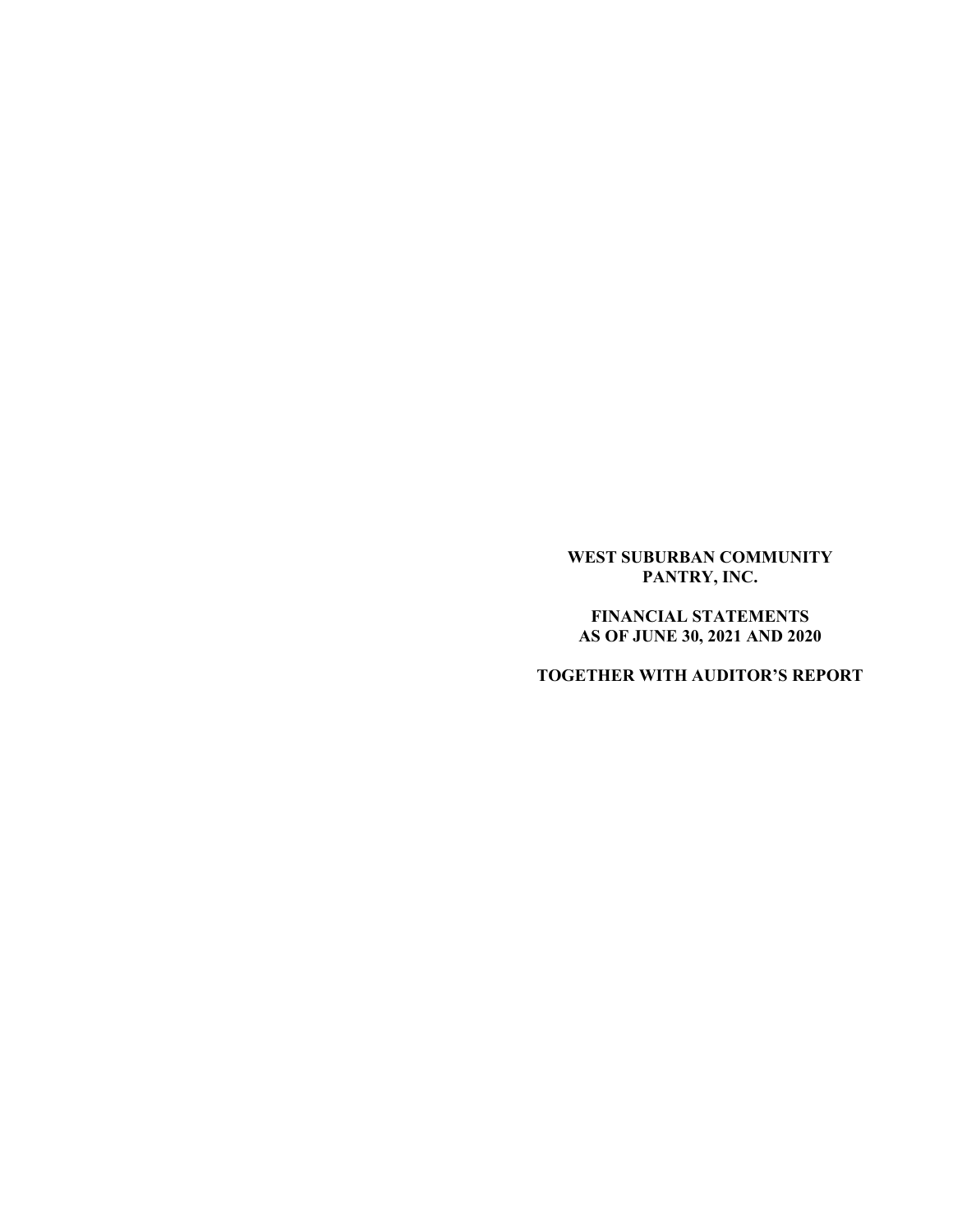

**Certified Public Accountants** 4320 WINFIELD ROAD, SUITE 450 WARRENVILLE, IL 60555 630 665 4440 duganlopatka.com

# INDEPENDENT AUDITOR'S REPORT

To the Board of Directors of West Suburban Community Pantry, Inc.:

 We have audited the accompanying financial statements of West Suburban Community Pantry, Inc., which comprise the statement of assets, liabilities, and net assets - modified cash basis as of June 30, 2021 and 2020, and the related statements of support, revenue, expenses and changes in net assets - modified cash basis and functional expenses - modified cash basis for the years then ended, and the related notes to the financial statements.

## *Management's Responsibility for the Financial Statements*

 Management is responsible for the preparation and fair presentation of these financial statements in accordance with the modified cash basis of accounting as described in Note 1; this includes determining that the modified cash basis of accounting is an acceptable basis for the preparation of the financial statements in the circumstances. Management is also responsible for the design, implementation, and maintenance of internal control relevant to the preparation and fair presentation of financial statements that are free from material misstatement, whether due to fraud or error.

## *Auditor's Responsibility*

 Our responsibility is to express an opinion on these financial statements based on our audits. We conducted our audits in accordance with auditing standards generally accepted in the United States of America. Those standards require that we plan and perform the audits to obtain reasonable assurance about whether the financial statements are free of material misstatement.

 An audit involves performing procedures to obtain audit evidence about the amounts and disclosures in the financial statements. The procedures selected depend on the auditor's judgment, including assessment of the risks of material misstatement of the financial statements, whether due to fraud or error. In making those risk assessments, the auditor considers internal control relevant to the entity's preparation and fair presentation of the financial statements in order to design audit procedures that are appropriate in the circumstances, but not for the purpose of expressing an opinion on the effectiveness of the entity's internal control. Accordingly, we express no such opinion. An audit also includes evaluating the appropriateness of accounting policies used and the reasonableness of significant accounting estimates made by management, as well as evaluating the overall presentation of the financial statements.

 We believe that the audit evidence we have obtained is sufficient and appropriate to provide a basis for our audit opinion.

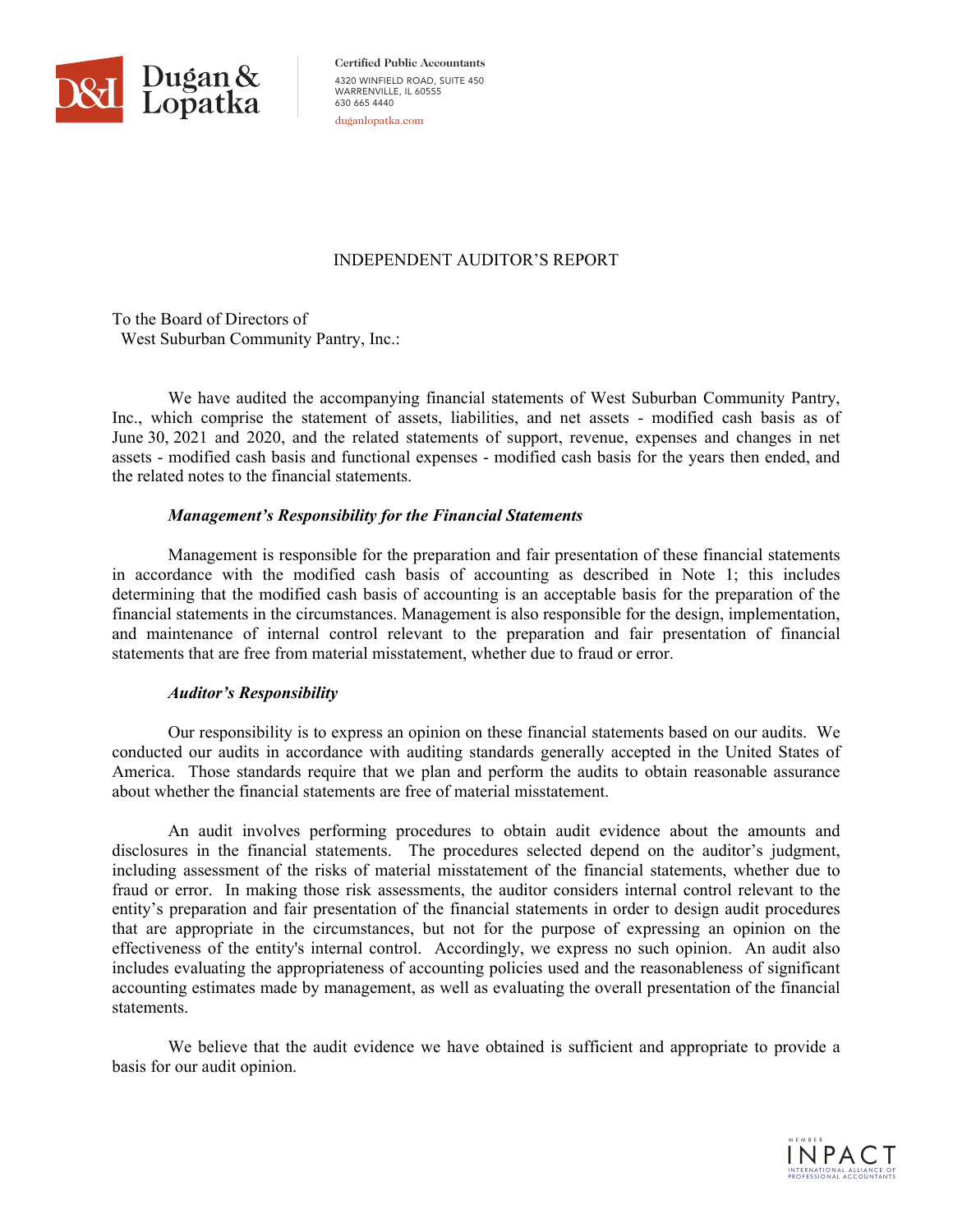To the Board of Directors of West Suburban Community Pantry, Inc. Page two

#### *Opinion*

 In our opinion, the financial statements referred to above present fairly, in all material respects, the assets, liabilities, and net assets of West Suburban Community Pantry, Inc. as of June 30, 2021 and 2020, and its support, revenue, and expenses for the years then ended in accordance with the modified cash basis of accounting as described in Note 1.

## *Basis of Accounting*

 We draw attention to Note 1 of the financial statements, which describes the basis of accounting. The financial statements are prepared on the modified cash basis of accounting, which is a basis of accounting other than the accounting basis generally accepted in the United States of America. Our opinion is not modified with respect to that matter.

Duga & hosatt

DUGAN & LOPATKA

Warrenville, Illinois October 19, 2021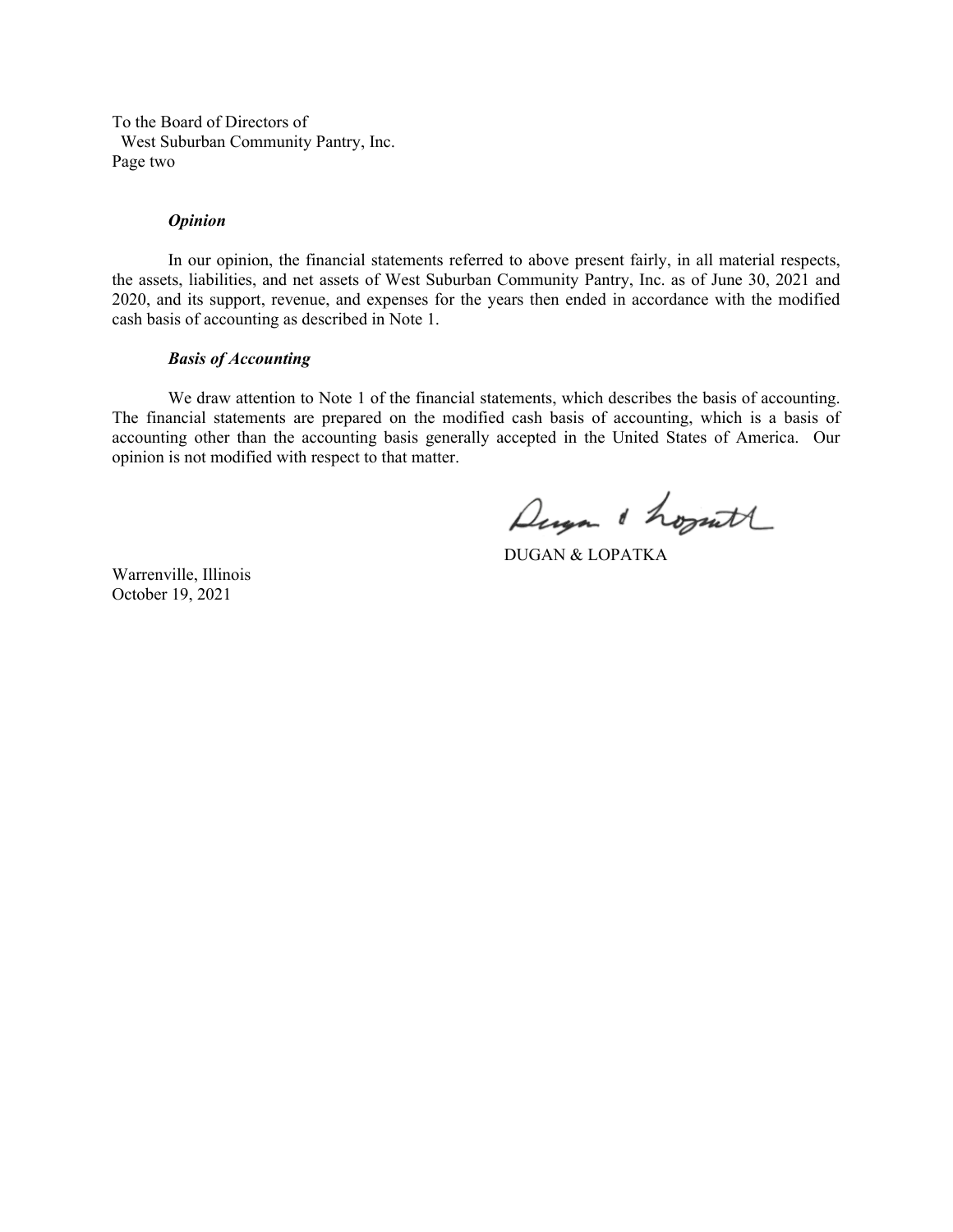# MODIFIED CASH BASIS WEST SUBURBAN COMMUNITY PANTRY, INC. STATEMENT OF ASSETS, LIABILITIES, AND NET ASSETS - JUNE 30, 2021 AND 2020

|                                   | 2021          |           |               | 2020      |
|-----------------------------------|---------------|-----------|---------------|-----------|
| <b>ASSETS</b>                     |               |           |               |           |
| <b>ASSETS:</b>                    |               |           |               |           |
| Cash and cash equivalents         | \$            | 841,904   | \$            | 955,594   |
| Certificates of deposit           |               | 656,299   |               | 653,841   |
| Property and equipment, net       |               | 1,080,110 |               | 466,337   |
| Total assets                      | S.            | 2,578,313 | \$            | 2,075,772 |
| <b>LIABILITIES AND NET ASSETS</b> |               |           |               |           |
| <b>LIABILITIES:</b>               |               |           |               |           |
| Conditional promises to give      | $\mathcal{S}$ | 500,000   | $\mathcal{S}$ | 500,000   |
| <b>Total liabilities</b>          |               | 500,000   |               | 500,000   |
| <b>NET ASSETS:</b>                |               |           |               |           |
| Without donor restrictions        |               | 1,985,103 |               | 1,182,435 |
| With donor restrictions           |               | 93,210    |               | 393,337   |
| Total net assets                  |               | 2,078,313 |               | 1,575,772 |
| Total liabilities and net assets  |               | 2,578,313 | S             | 2,075,772 |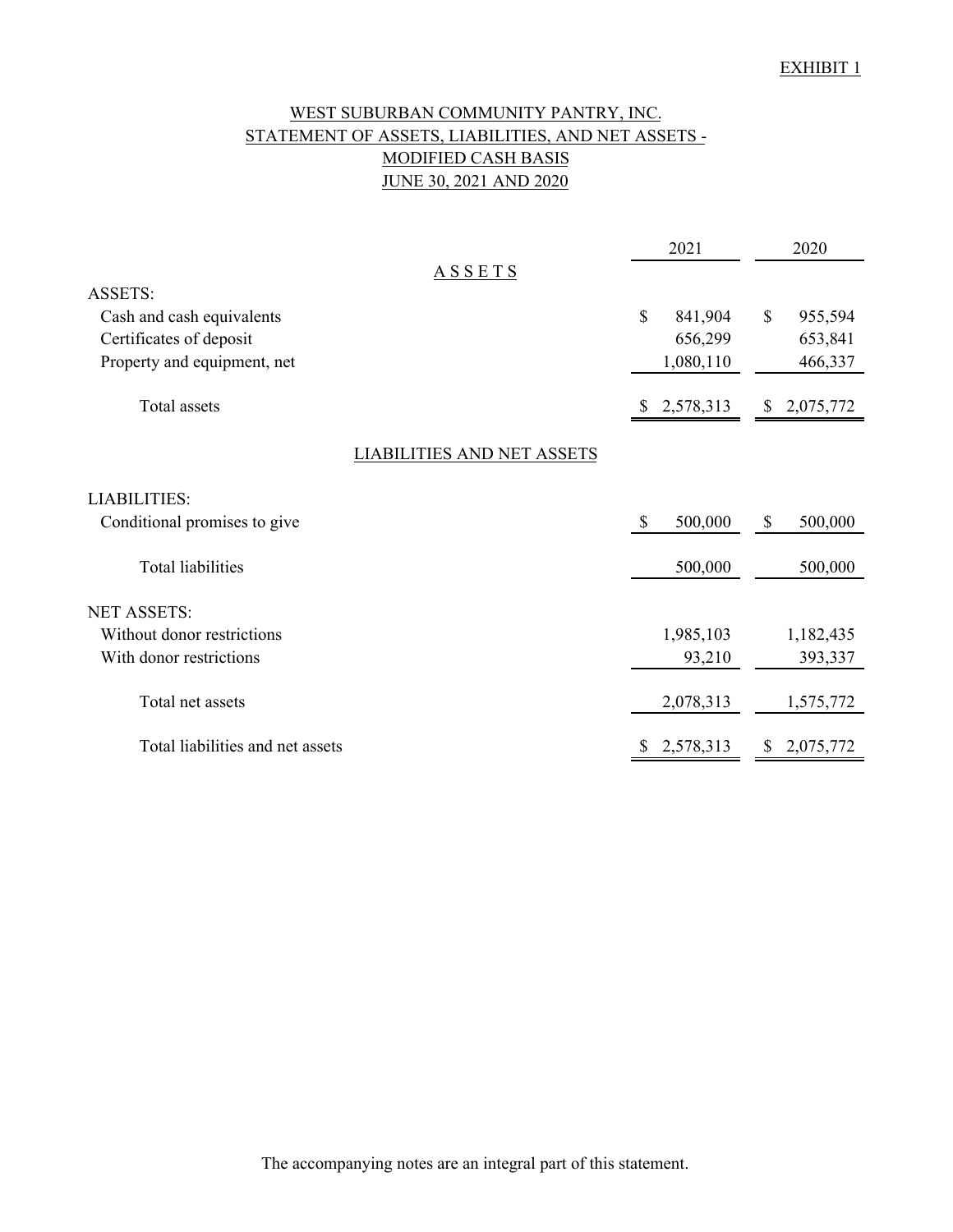## WEST SUBURBAN COMMUNITY PANTRY, INC. STATEMENT OF SUPPORT, REVENUE, EXPENSES AND CHANGES IN NET ASSETS - <u>MODIFIED CASH BASIS</u> FOR THE YEARS ENDED JUNE 30, 2021 AND 2020

|                                       | 2021            |                          |                 | 2020         |               |                 |
|---------------------------------------|-----------------|--------------------------|-----------------|--------------|---------------|-----------------|
|                                       | With<br>Without |                          | Without         | With         |               |                 |
|                                       | Donor           | Donor                    |                 | Donor        | Donor         |                 |
|                                       | Restrictions    | Restrictions             | Total           | Restrictions | Restrictions  | Total           |
| PUBLIC SUPPORT AND REVENUE:           |                 |                          |                 |              |               |                 |
| Donated goods                         | \$<br>1,949,846 | \$                       | 1,949,846<br>\$ | \$1,820,574  | \$<br>$\sim$  | \$<br>1,820,574 |
| Contributions                         | 57,902          |                          | 57,902          | 34,186       |               | 34,186          |
| Corporate donations                   | 103,770         |                          | 103,770         | 139,044      |               | 139,044         |
| Grants                                | 420,255         | 15,000                   | 435,255         | 354,439      | 100,000       | 454,439         |
| Individual donations                  | 680,132         |                          | 680,132         | 571,712      |               | 571,712         |
| Annual fundraisers                    | 266,400         | 189,025                  | 455,425         | 192,761      | 311,218       | 503,979         |
| Church donations                      | 25,150          |                          | 25,150          | 21,412       |               | 21,412          |
| Forgiveness of PPP loan               |                 |                          |                 | 86,700       |               | 86,700          |
| Miscellaneous income                  | 662             |                          | 662             | 171          |               | 171             |
| Interest income                       | 2,541           |                          | 2,541           | 13,218       |               | 13,218          |
| Total public support and revenue      | 3,506,658       | 204,025                  | 3,710,683       | 3,234,217    | 411,218       | 3,645,435       |
| RECLASSIFICATIONS:                    |                 |                          |                 |              |               |                 |
| Net assets released upon satisfaction |                 |                          |                 |              |               |                 |
| of purpose restrictions               | 504,152         | (504, 152)               |                 | 17,881       | (17, 881)     |                 |
| <b>EXPENSES:</b>                      |                 |                          |                 |              |               |                 |
| Program                               | 2,724,073       |                          | 2,724,073       | 2,507,591    |               | 2,507,591       |
| General and administrative            | 275,478         |                          | 275,478         | 206,128      |               | 206,128         |
| Fundraising                           | 208,591         |                          | 208,591         | 167,958      |               | 167,958         |
| Total program expenses                | 3,208,142       | $\overline{\phantom{a}}$ | 3,208,142       | 2,881,677    |               | 2,881,677       |
| CHANGES IN NET ASSETS                 | 802,668         | (300, 127)               | 502,541         | 370,421      | 393,337       | 763,758         |
| NET ASSETS, Beginning of year         | 1,182,435       | 393,337                  | 1,575,772       | 812,014      |               | 812,014         |
| NET ASSETS, End of year               | \$1,985,103     | 93,210<br><sup>\$</sup>  | \$2,078,313     | \$1,182,435  | 393,337<br>\$ | \$1,575,772     |

The accompanying notes are an integral part of this statement.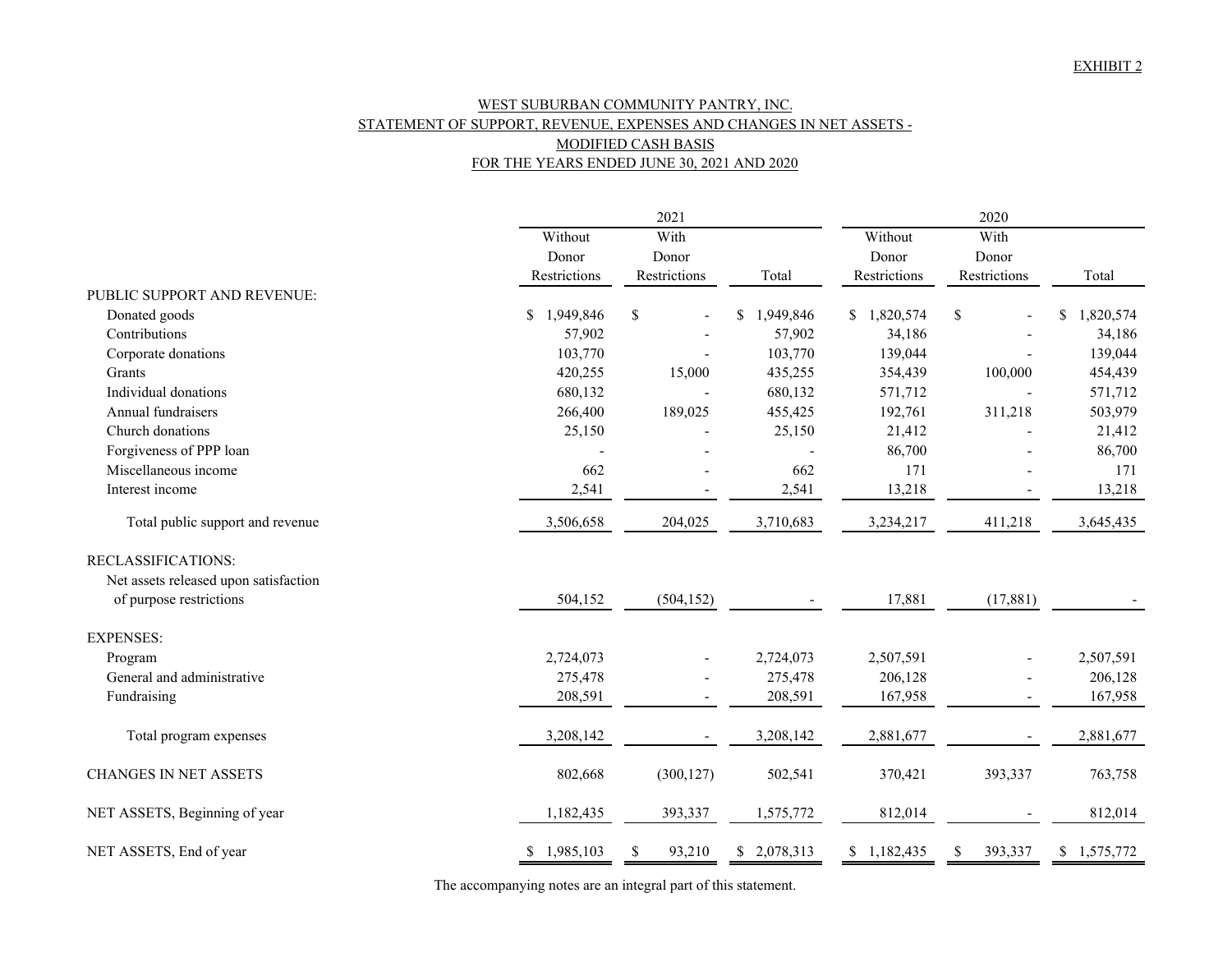## STATEMENT OF FUNCTIONAL EXPENSES - MODIFIED CASH BASIS FOR THE YEARS ENDED JUNE 30, 2021 AND 2020 WEST SUBURBAN COMMUNITY PANTRY, INC.

|                                     | 2021        |                                |                      | 2020        |             |             |              |             |
|-------------------------------------|-------------|--------------------------------|----------------------|-------------|-------------|-------------|--------------|-------------|
|                                     | Management  |                                |                      |             |             | Management  |              |             |
|                                     | Program     | and General                    | Fundraising          | Total       | Program     | and General | Fundraising  | Total       |
| Donated goods                       | \$1,949,846 | $\mathbb{S}$<br>$\blacksquare$ | \$<br>$\blacksquare$ | \$1,949,846 | \$1,820,574 | \$          | \$           | \$1,820,574 |
| Food and sundry                     | 134,470     |                                |                      | 134,470     | 146,624     |             |              | 146,624     |
| Educational and supportive services | 2,398       |                                |                      | 2,398       | 22,199      |             |              | 22,199      |
| Payroll expenses                    | 379,004     | 183,834                        | 132,120              | 694,958     | 323,965     | 98,501      | 112,530      | 534,996     |
| Dues and subscriptions              | 4,296       |                                |                      | 4,296       | 3,253       |             |              | 3,253       |
| Supplies                            | 46,277      |                                |                      | 46,277      | 13,770      |             |              | 13,770      |
| Depreciation                        | 47,253      |                                |                      | 47,253      | 24,004      |             |              | 24,004      |
| Fundraising                         |             | $\qquad \qquad \blacksquare$   | 57,759               | 57,759      |             |             | 31,624       | 31,624      |
| Industrial park dues                | 7,680       |                                |                      | 7,680       | 7,680       |             |              | 7,680       |
| Insurance                           | 16,364      | 3,117                          |                      | 19,481      | 8,791       | 1,674       |              | 10,465      |
| Licenses and fees                   |             | 4,131                          | $\blacksquare$       | 4,131       |             | 1,064       | ÷.           | 1,064       |
| Meetings and seminars               |             | 648                            |                      | 648         |             | 742         |              | 742         |
| Miscellaneous                       | 35,333      | 7,237                          |                      | 42,570      | 32,281      | 6,612       |              | 38,893      |
| Office supplies                     | 5,243       | 2,097                          | 3,146                | 10,486      | 4,108       | 1,643       | 2,465        | 8,216       |
| Publicity                           | 1,444       | 206                            | 413                  | 2,063       | 6,925       | 989         | 1,979        | 9,893       |
| Repairs and maintenance             | 34,362      |                                |                      | 34,362      | 25,500      |             |              | 25,500      |
| Telephone and utilities             | 11,847      | 4,739                          | 7,108                | 23,694      | 10,780      | 4,312       | 6,468        | 21,560      |
| Vehicle expenses                    | 6,721       |                                | 1,680                | 8,401       | 33,405      |             | 8,351        | 41,756      |
| Postage                             | 2,921       | 1,948                          | 4,869                | 9,738       | 1,904       | 1,269       | 3,174        | 6,347       |
| Printing                            | 4,188       | 299                            | 1,496                | 5,983       | 3,828       | 273         | 1,367        | 5,468       |
| Professional fees                   |             | 67,222                         |                      | 67,222      |             | 89,049      |              | 89,049      |
| Rental property expense             | 34,426      |                                |                      | 34,426      | 18,000      |             |              | 18,000      |
|                                     | \$2,724,073 | 275,478                        | 208,591              | \$3,208,142 | \$2,507,591 | 206,128     | 167,958<br>S | \$2,881,677 |

The accompanying notes are an integral part of this statement.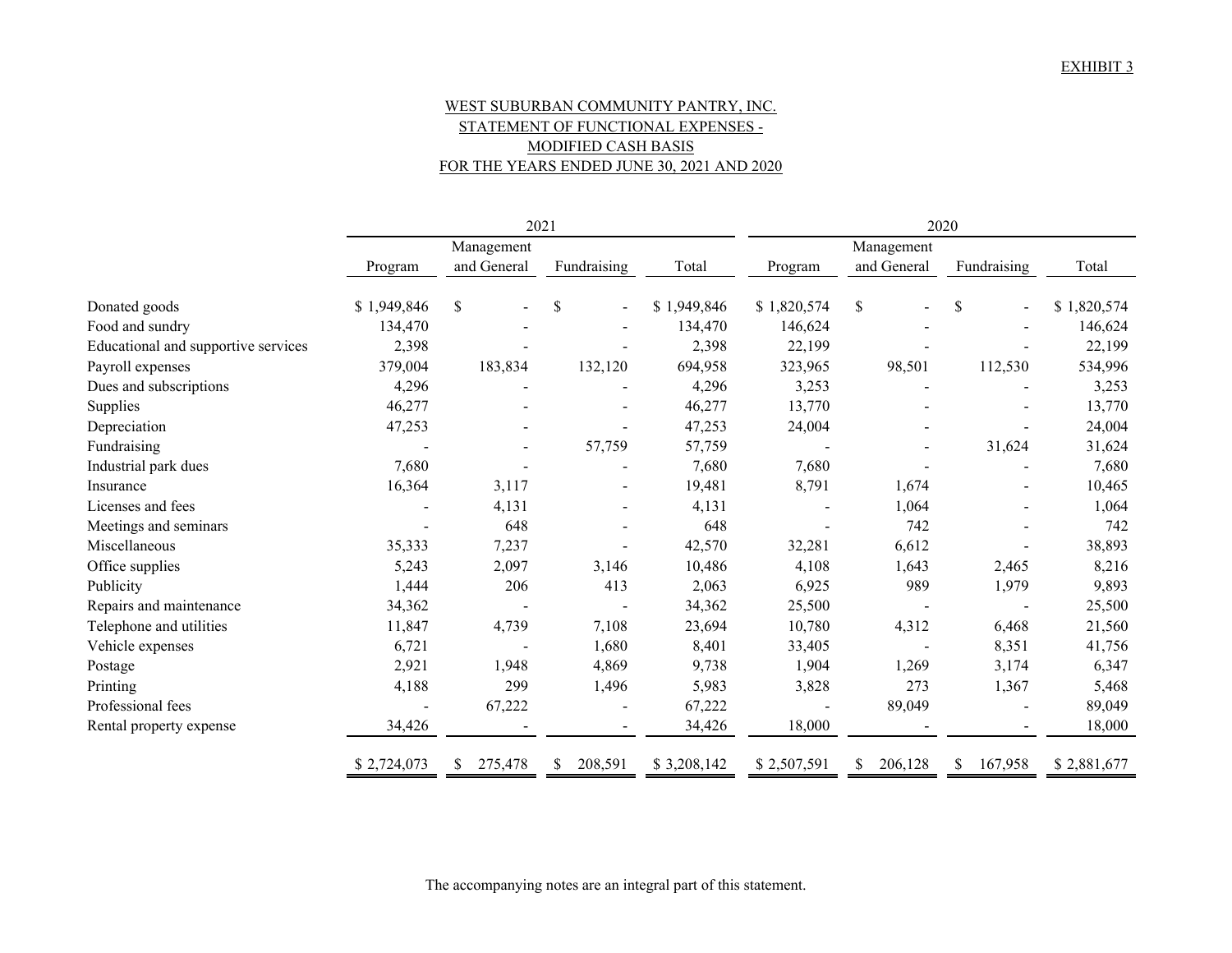## WEST SUBURBAN COMMUNITY PANTRY, INC. NOTES TO FINANCIAL STATEMENTS JUNE 30, 2021 AND 2020

### (1) SUMMARY OF SIGNIFICANT ACCOUNTING POLICIES:

## Nature of Activities -

West Suburban Community Pantry, Inc. (the "Organization") was incorporated in 1992 to serve the community by feeding the hungry and sharing resources to improve the quality of life. The vision of the Organization is a community without hunger. During the years ended June 30, 2021 and 2020, the Organization distributed approximately 1,612,000 and 1,640,000 pounds of food, respectively. The Organization purchased approximately 490,000 and 494,000 pounds of the distributed food.

The financial statements were available to be issued on October 19, 2021, with subsequent events being evaluated through this date.

### Basis of Presentation -

Financial statement presentation follows the recommendation of the Accounting Standards Codification (ASC), *Financial Statements of Not-for-Profit Organizations*. Under the ASC, the Organization is required to report information regarding its financial position and activities according to two classes of net assets: net assets without donor restrictions and net assets with donor restrictions as follows:

*Net assets without donor restrictions* - Net assets that are not subject to donor-imposed stipulations.

*Net assets with donor restrictions* - Net assets subject to donor-imposed stipulations that may or will be met, either by actions of the Organization and/or the passage of time. As of June 30, 2021, and 2020, the Organization had with donor restrictions of \$93,210 and \$393,337, respectively.

#### Accounting Method -

 The financial statements of the Organization have been prepared on the modified cash basis of accounting, which is a comprehensive basis of accounting other than generally accepted accounting principles. A cash basis of accounting recognizes income from cash when received rather than earned and expenses when paid rather than when incurred. Modifications to the cash basis of accounting include recording property and equipment, related depreciation expense, conditional promises to give (mortgage payable) and donated food.

## Estimates -

 The Organization prepares its financial statements in conformity with the modified cash basis of accounting which is another generally accepted basis of accounting, which requires management to make estimates and assumptions that affect certain reported amounts and disclosures. Accordingly, actual results could differ from these estimates.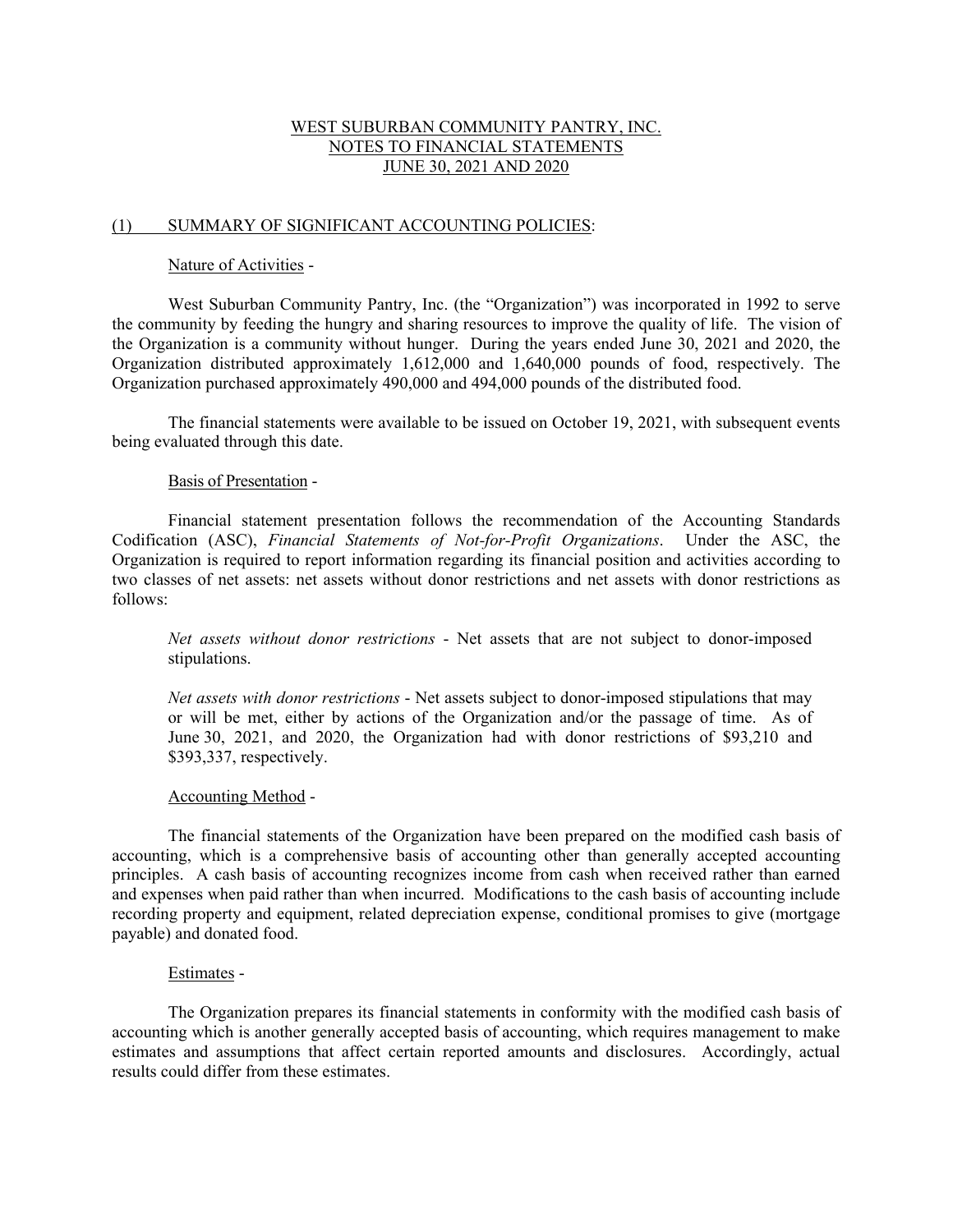### (1) SUMMARY OF SIGNIFICANT ACCOUNTING POLICIES: (Continued)

## Allocation of Expenses -

The financial statements report certain categories of expenses that are attributed to more than one program or supporting function. Therefore, expenses require allocation on a reasonable basis that is consistently applied. The expenses that are allocated include payroll expenses, office supplies, telephone and utilities, postage, and printing which are allocated on the basis estimated of time and effort.

### Cash and Cash Equivalents -

Cash and cash equivalents consist of bank deposits in federally insured accounts with a maturity of three months or less and gift cards received to be used for the purchase of food.

#### Credit Risk -

 Financial instruments which potentially subject the Organization to concentrations of credit risk consist principally of cash and cash equivalents. The Organization maintains cash balances at several financial institutions in the local area. Accounts at each institution are insured by the FDIC up to \$250,000. Deposits may exceed the federally insured limits of their institution from time to time.

## Property and Equipment -

 Property and equipment are stated at cost. It is the Organization's policy to capitalize property or equipment with a cost or estimated fair value in excess of \$1,500. Depreciation is calculated using the modified accelerated cost recovery system over the estimated useful lives of the respective assets, ranging from five to thirty-nine years. This depreciation method is not a generally accepted method and when compared to the straight-line method it was determined to be immaterially different. Upon sale or retirement, the cost and related accumulated depreciation are eliminated from the respective accounts and the resulting gain or loss is included in the statement of support, revenue, expenses and changes in net assets.

### Donated Services -

 A substantial number of unpaid volunteers have made significant contributions of their time to the Organization. These volunteers have a significant impact on making the Organization effective by donating approximately 18,000 and 31,000 hours during the years ended June 30, 2021 and 2020, respectively. However, the value of these services is not reflected in the financial statements because they do not meet the definition of donated services under the ASC.

#### Income Taxes -

The Organization is exempt from income tax under Section  $501(c)(3)$  of the United States Internal Revenue Code and state laws. Accordingly, no provision for income taxes has been established.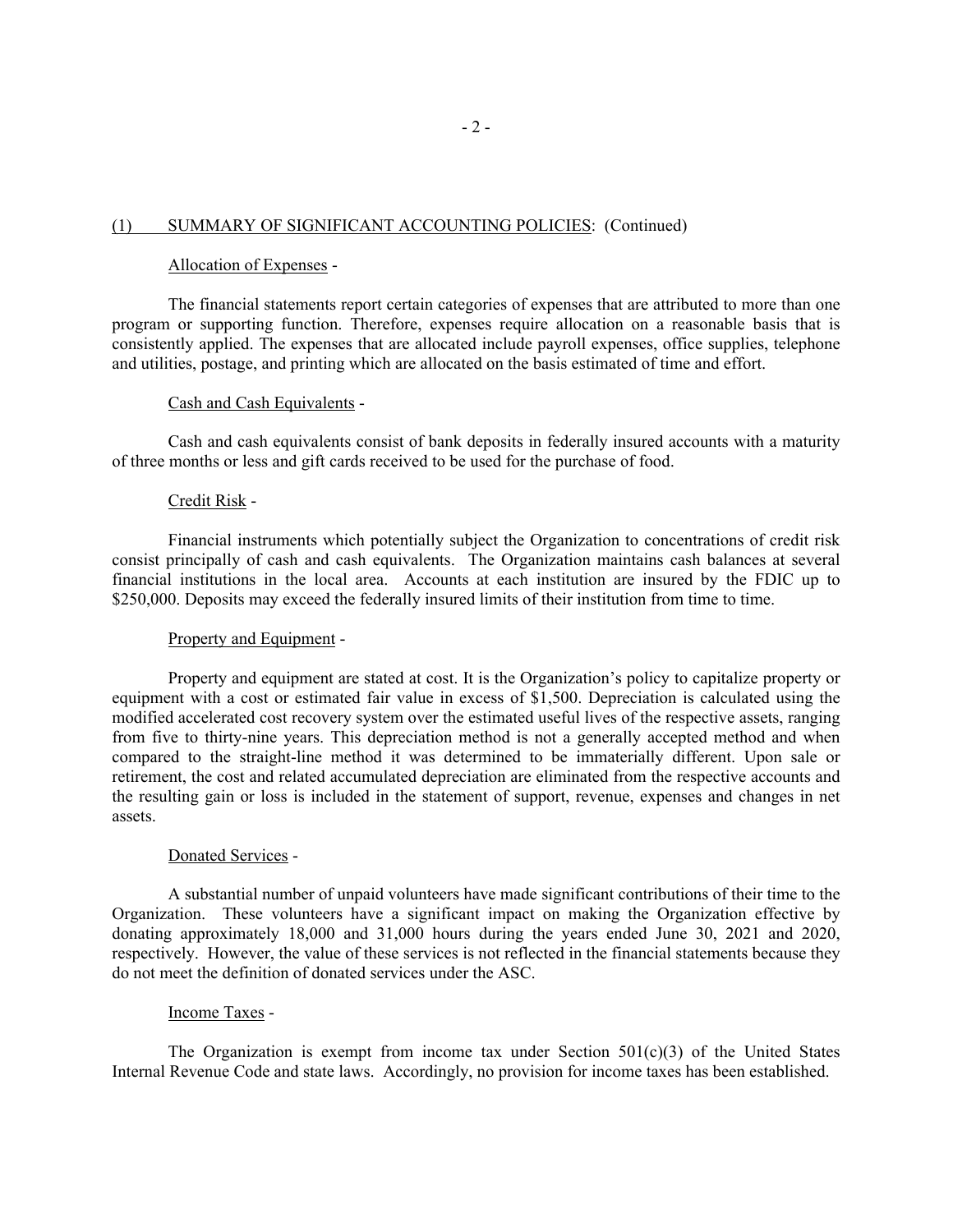### (1) SUMMARY OF SIGNIFICANT ACCOUNTING POLICIES: (Continued)

## Income Taxes - (Continued)

The Organization files income tax returns in the U.S. federal jurisdiction and Illinois. With few exceptions, the Organization is no longer subject to U.S. federal, state and local, or non-U.S. income tax examinations by tax authorities for fiscal years before 2018. The Organization does not expect a material change in unrecognized tax benefits in the next twelve months.

Revenue Recognition -

The Organization recognizes contributions when cash, securities or other assets; an unconditional promise to give; or a notification of a beneficial interest is received. Conditional promises to give - that is, those with a measurable performance or other barrier and a right of return - are not recognized until the conditions on which they depend have been met.

Contributions that are restricted by the donor are reported as increases in net assets without donor restrictions if the restrictions expire (that is, when a stipulated time restriction ends, or a purpose restriction is accomplished) in the reporting period in which the revenue is recognized. All other donorrestricted contributions are reported as increases in net assets with donor restrictions, depending on the nature of restrictions. When a restriction expires, net assets with donor restrictions are reclassified to net assets without donor restrictions and reported in the statement of activities as net assets released from restrictions.

#### (2) PROPERTY AND EQUIPMENT:

Property and equipment consisted of the following:

|                                    |    | 2021       |   | 2020       |
|------------------------------------|----|------------|---|------------|
| Building and building improvements | \$ | 539,716    | S | 539,716    |
| Leasehold Improvements             |    | 608,942    |   |            |
| Equipment                          |    | 192,397    |   | 140,313    |
| Land                               |    | 105,000    |   | 105,000    |
| Vehicles                           |    | 50,534     |   | 50,534     |
|                                    |    | 1,496,589  |   | 835,563    |
| Less - Accumulated depreciation    |    | (416, 479) |   | (369, 226) |
| Property and equipment, net        |    | 1,080,110  |   | 466,337    |

 Depreciation expense for the fiscal years ended June 30, 2021 and 2020 was \$47,253 and \$24,004, respectively.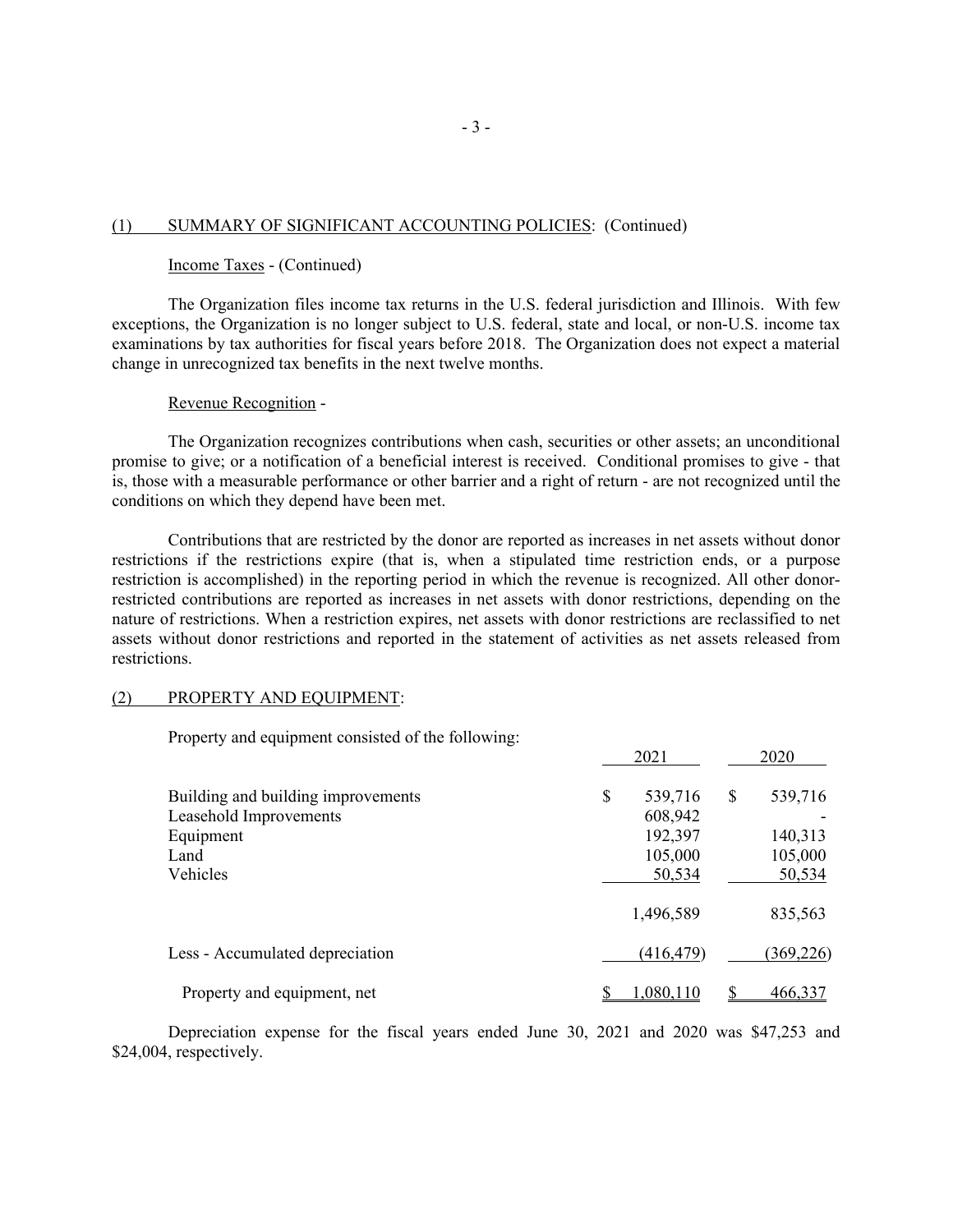#### (3) CONDITIONAL PROMISES TO GIVE:

The Organization has received a total of \$500,000 in two conditional promises to give grants on properties located at 6805 and 6809 Hobson Valley Drive, Woodridge, Illinois. At June 30, 2008, the outstanding balance was \$200,000. The second conditional promise was added in November 2008 totaling \$300,000 for the purchase of the 6805 Hobson property. The Organization is required to meet certain covenants related to building maintenance, payment of property taxes, continuance of existence and others. If the covenants are met, the original promise to give will be fulfilled on September 4, 2023. The new promise requires repayment if the Organization sells or transfers the property before November 20, 2028. Both conditional promises to give are secured by mortgages.

#### (4) DONATED GOODS:

 Donated goods and services are recorded in the financial statements at their estimated fair market value on the date of receipt. The Organization reports gifts of donated food and grocery products over which it has control as net assets without donor restriction when received and, shortly thereafter, as expense when distributed to donees. During the years ended June 30, 2021 and 2020, approximately 1,612,000 and 1,630,000 pounds of donated product were received, respectively. The approximate average wholesale value of one pound of donated product at the national level was determined to be \$1.74 and \$1.62 a pound for the years ended June 30, 2021 and 2020, respectively. For the years ended June 30, 2021 and 2020, the Organization received approximately \$1,949,846 and \$1,820,574 in donated food and grocery products, respectively.

#### (5) LEASE COMMITMENTS:

The Organization has two leases for additional warehouse storage. The first lease expires in October 2023 with monthly rent of \$1,500. The second lease expires in January 2022 with a monthly rent of \$3,200. Rent expense for the years ended June 30, 2021 and 2020, was \$34,426 and \$18,000, respectively.

The future minimum lease payments are as follows:

| Year ending<br>June 30, | Amount             |
|-------------------------|--------------------|
| 2022                    | \$<br>41,000       |
| 2023                    | 18,600             |
| 2024                    | 4,650              |
| Total                   | ፍ<br><u>64,250</u> |